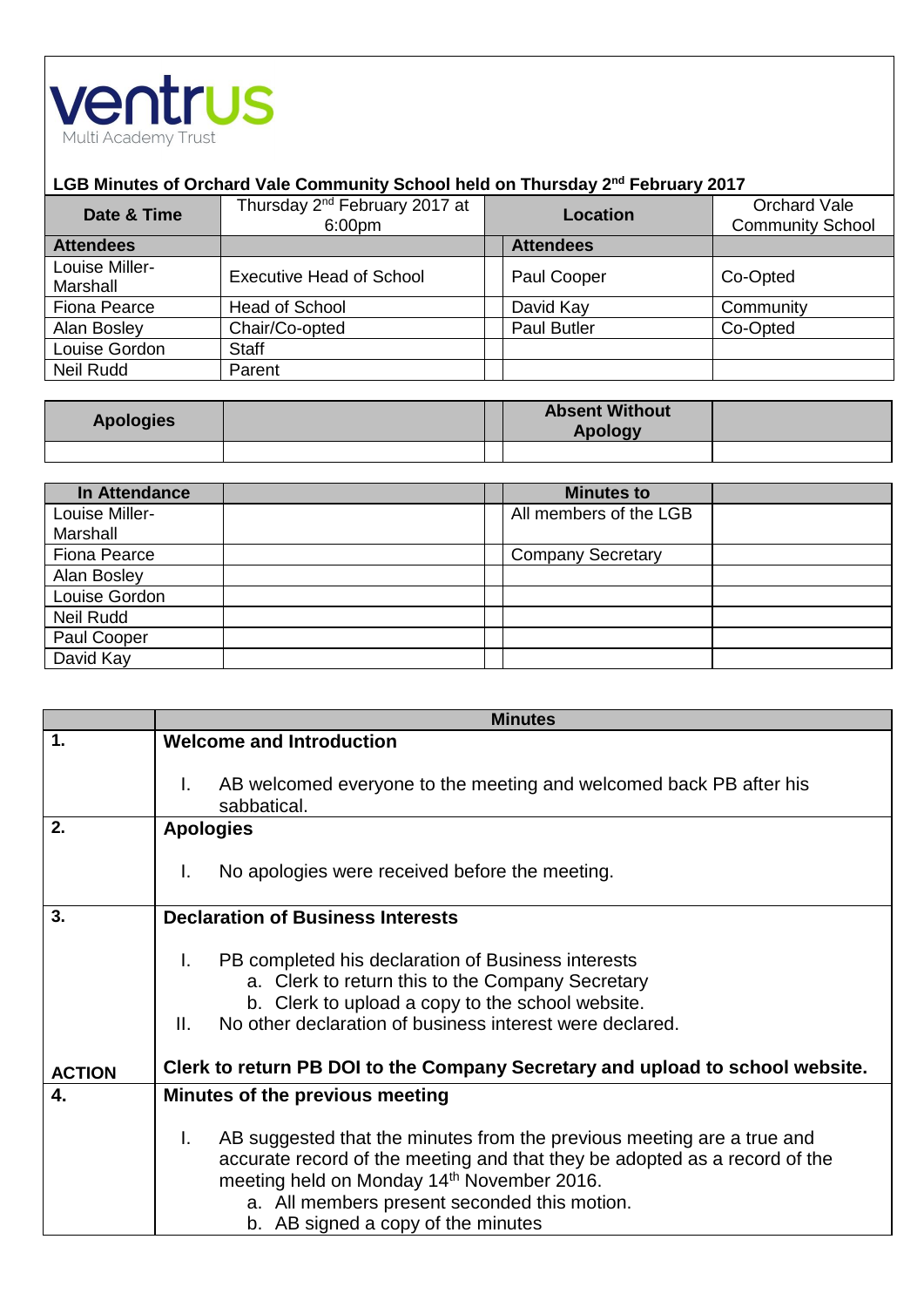| <b>ACTION</b> | Clerk to send signed copy of minutes to Company Secretary.                                                                                                                                                                                                                                                                                                                                                                                                               |  |  |
|---------------|--------------------------------------------------------------------------------------------------------------------------------------------------------------------------------------------------------------------------------------------------------------------------------------------------------------------------------------------------------------------------------------------------------------------------------------------------------------------------|--|--|
| 5.            | <b>Matters arising from previous minutes</b>                                                                                                                                                                                                                                                                                                                                                                                                                             |  |  |
|               | No matters arose from the previous minutes.<br>Τ.                                                                                                                                                                                                                                                                                                                                                                                                                        |  |  |
| 6.            | Update from Directors; Executive Team responses to Issues raised                                                                                                                                                                                                                                                                                                                                                                                                         |  |  |
|               | Τ.<br>A copy of the Directors update and Executive team responses were sent out<br>prior to the meeting.<br>AB gave an overview of the Raise Online meeting he attended prior to the<br>Ш.<br>Chairs meeting.<br>Regarding the social media policy, AB mentioned he did not feel prepared to<br>III.<br>speak about this at the Chairs meeting.                                                                                                                          |  |  |
| 7.            | <b>Standing Reports:</b>                                                                                                                                                                                                                                                                                                                                                                                                                                                 |  |  |
|               |                                                                                                                                                                                                                                                                                                                                                                                                                                                                          |  |  |
| 7.1.          | Health and Safety Report (to include legionella testing, asbestos register and any<br>serious incidents)                                                                                                                                                                                                                                                                                                                                                                 |  |  |
|               | A copy of the Health and Safety reports were sent out prior to the meeting.<br>Τ.<br>ΙΙ.<br>These were completed by Clive Magson, Premises manager, and AB in the<br>absence of PB.                                                                                                                                                                                                                                                                                      |  |  |
|               | III.<br>PB noted that the date was wrong on one of the reports.<br>a. Clerk to check dates on Health and Safety reports.                                                                                                                                                                                                                                                                                                                                                 |  |  |
|               | IV.<br>A verbal report was given to the LGB.<br>a. The outcome of the staff member who slipped on the stairs, they did not<br>break their wrist but they have bruised the bone. HoS mentioned the main<br>issue was the distance that this member of staff has to commute to work<br>and that it was discussed that they would not be able to return to work<br>until they were fit to drive. The staff member returned to work on the 2 <sup>nd</sup><br>February 2017. |  |  |
|               | b. Clive Magson will be speaking to all staff members about appropriate<br>footwear and HoS will be completing a back to work interview with the<br>staff member as per Ventrus policy.<br>The Health and Safety report also mentioned the upstairs corridor and coatroom<br>V.                                                                                                                                                                                          |  |  |
|               | areas of the school.<br>a. HoS explained that new boxes for bags have been purchased to the<br>upstairs corridor so these could be safely stored. Also, a new initiative<br>had been introduced to have a star class of the day which is decided by<br>the School Council for the tidiest cloakroom area.                                                                                                                                                                |  |  |
|               | VI.<br>Space and storage in the school is still remains a problem.<br>a. HoS looking at pre-planning for the future. The school are currently<br>monitoring up-coming cohorts.<br>b. Planning permission still remains for the classroom extensions.                                                                                                                                                                                                                     |  |  |
|               | VII.<br>PB reported back to the LGB about a recent incident that happened outside of<br>school hours at the school.<br>a. CCTV has been reviewed and police have been involved with appropriate<br>action being taken.                                                                                                                                                                                                                                                   |  |  |
| <b>ACTION</b> | Clerk to check dates on Safeguarding reports.                                                                                                                                                                                                                                                                                                                                                                                                                            |  |  |
| 7.2           | Safeguarding Report - to include SCR check                                                                                                                                                                                                                                                                                                                                                                                                                               |  |  |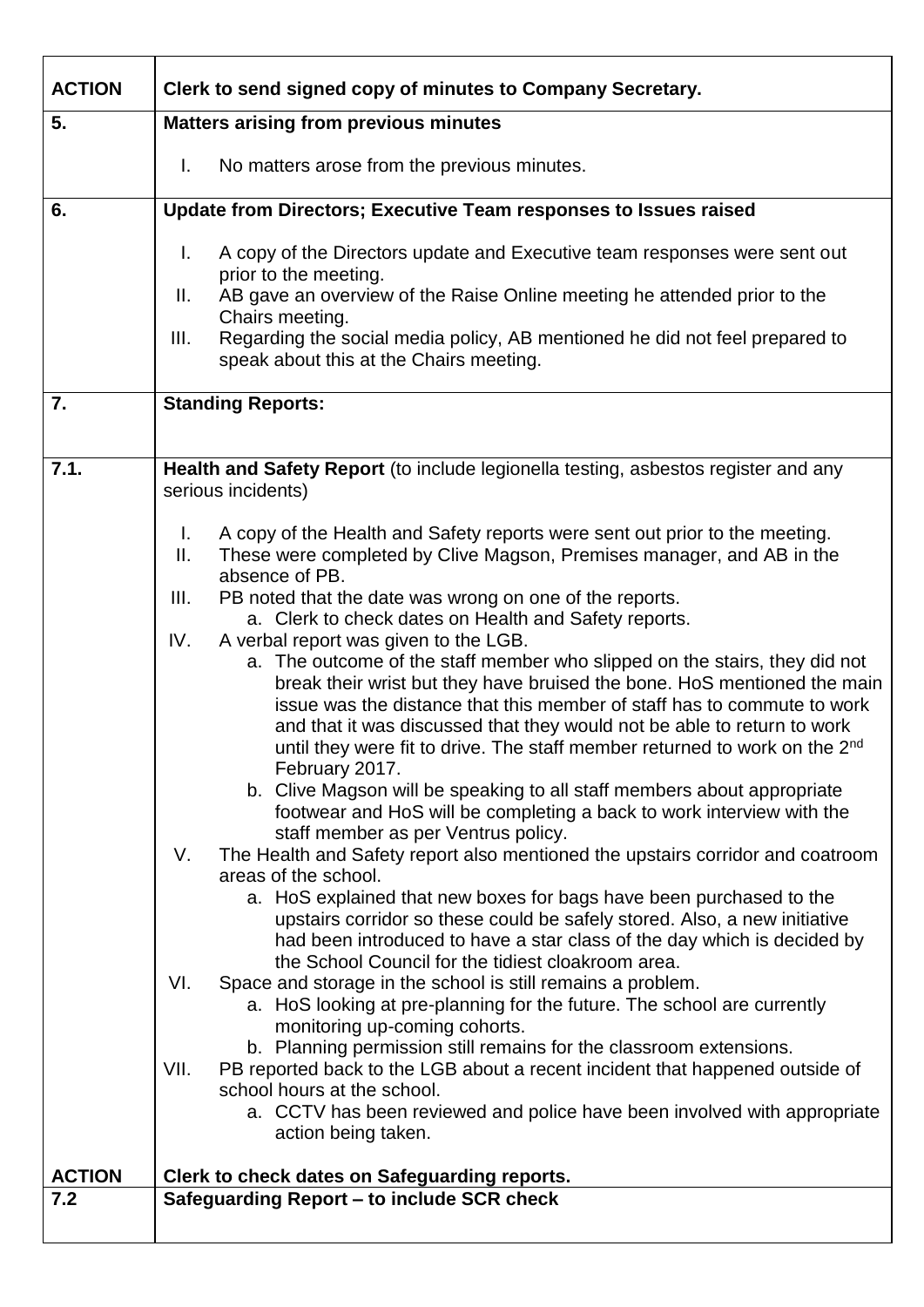|               | T.<br>Ш. | A copy of the safeguarding report was sent out prior to the meeting,<br>DK asked all Governors to complete the Disqualification by Association form and           |
|---------------|----------|-------------------------------------------------------------------------------------------------------------------------------------------------------------------|
|               | III.     | return to Emma Murdoch, Office Administrator.<br>All Governors are to read 'Keeping children safe in education' and sign the form                                 |
|               |          | in the staff room to confirm they have read it.<br>a. Clerk to send out 'Keeping children safe in education' to LGB.                                              |
|               | IV.      | HoS went on updated safeguarding training. 3 other members of staff have been<br>given safeguarding training with a further 2 to undertake training.              |
|               |          | a. All LGB members undertook level 2 safeguarding training except for PB<br>who has been on sabbatical.                                                           |
|               |          | b. Instead of 1 safeguarding meeting a year, there will now be a<br>Safeguarding meeting every term for all staff.                                                |
|               |          | c. 1 Inset day in September will be kept for Safeguarding training for all<br>staff.                                                                              |
|               | V.       | A new policy on mobile phone use within the school has been implemented.<br>a. Staff and visitors are not allowed to use mobile phones in open spaces             |
|               |          | where children are. Mobile phones are only to be used in the staff room,<br>office, meeting hub or in the visitor's courtyard.                                    |
|               |          | b. If a phone is seen in a phone free area, then they will be confiscated until<br>they leave the premises.                                                       |
|               |          | c. Visitors will be advised on this on arrival.<br>d. HoS wants this policy to be built on trust as a lot of other school's                                       |
|               |          | confiscate phones upon arrival.                                                                                                                                   |
|               | VI.      | e. Suggestion of signs to be put up in phone free zones.<br>HoS reported on some PIPs (passive intervention and prevention) training 2<br>staff members attended. |
|               |          | a. Looking at avoidance and distraction rather than physical restraint.                                                                                           |
|               |          | b. The school currently has 5 personal development and welfare plans that<br>are specific to a child with notes on triggers, expectations etc.                    |
| <b>ACTION</b> |          | All Governors to fill out Disqualification by Association form and return to Emma<br>Murdoch, Lead Administrator.                                                 |
| <b>ACTION</b> |          |                                                                                                                                                                   |
| <b>ACTION</b> |          | Clerk to send out recent copy of 'Keeping Children Safe in Education'                                                                                             |
|               |          | Governors to sign form in the yellow folder to confirm that they have read the<br>document.                                                                       |
| 7.3           |          | <b>SEND Report</b>                                                                                                                                                |
|               | I.       | A copy of the SEND report was sent out prior to the meeting along with a copy                                                                                     |
|               | Ш.       | of the SEN spend and interventions.<br>PC drew attention to the Spend and Interventions document.                                                                 |
|               |          | a. 3 things were highlighted:                                                                                                                                     |
|               |          | i. The percentage of children on the SEND register varies.                                                                                                        |
|               |          | ii. Speech and Language therapy assessments have been efficient<br>and the waiting list to assessments has been cleared.                                          |
|               |          | iii. Changes to the Maths and phonics tests meant that some pupils<br>missed the national standards.                                                              |
|               |          | 1. PC is going to monitor this and the measures put in place to                                                                                                   |
|               | III.     | support pupils.<br>2 of the exclusions mentioned in the Head of School report are on the SEN<br>register.                                                         |
| 7.4           |          | <b>Website Report</b>                                                                                                                                             |
|               | I.       | A copy of the new Website report was sent out prior to the meeting.<br>a. Form only includes what you must have on a schools website.                             |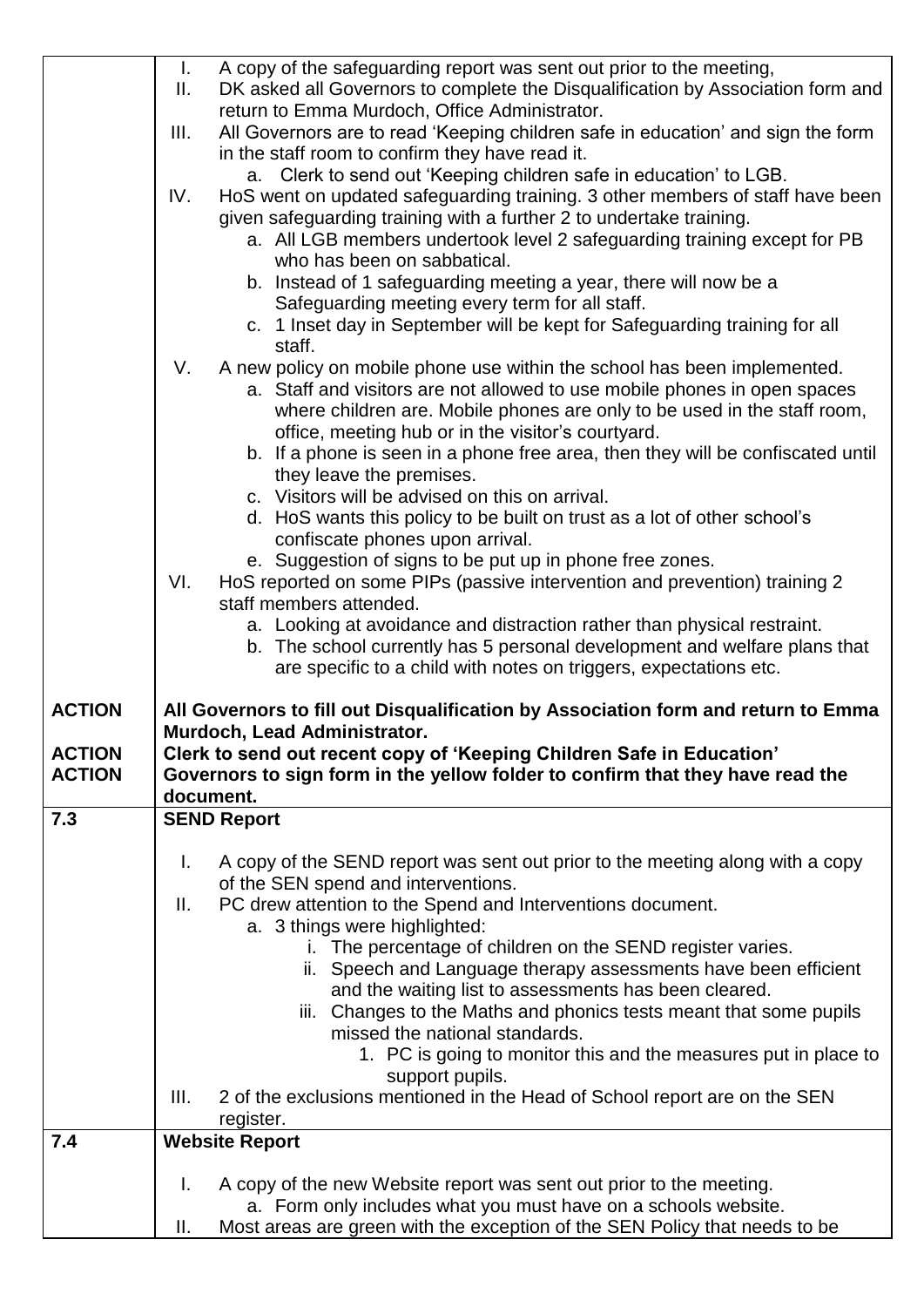| reviewed by Ventrus Central.<br>a. Clerk has already brought this to the Company Secretary's attention.<br>b. Policies are currently being looked at by Ventrus Central.<br>III.<br>EHoS and HoS need to complete Governor biography.<br>a. NR feels this should be a compulsory requirement as it gives more depth<br>to the Governing body.<br>Orchard Vale is currently 1 of 4 schools in the Trust that are fully compliant after<br>IV.<br>a December 16 website audit by the Compliance Officer.<br><b>ACTION</b><br>LMM and FP to complete biographies for the website.<br>Head of School Report and responses to Governor Challenge Tracker<br>8.<br>I.<br>HoS handed out updated copy of the School Improvement plans 6 core areas.<br>a. Everything is on track and going well. 2 areas have been completed.<br>b. HoS received comprehensive training on School Pupil Tracker Online.<br>i. Utilising it to track different groups of pupils such as middle ability<br>pupils, year groups, SEND, pupil premium, high ability, blue box<br>and persistent absentees.<br>ii. EHoS commented that the data is used diagnostically on an<br>ongoing basis in the school. Areas that are not making progress<br>are highlighted with targeted actions and these are tracked<br>through.<br>c. SENDCo works 4 days a week.<br>i. Currently working on funding forms and getting funding in.<br>ii. Has taken on management of the Speech and Language center<br>and the 1 to 1 Teaching Assistants.<br>iii. Currently looking at the RAISE data to see which pupils did not<br>meet the National Standards and tracking these pupils individually.<br>1. Tracking a group in year 2 who are not expected to meet<br>age related expectations by the end of the year.<br>2. Identifying the needs of these pupils and helping to develop<br>plans to support them throughout the school.<br>d. The Senior leadership team are currently tracking the impact of having<br>two year 1 classes and two year 2 classes as opposed to the mixed<br>groups.<br>i. This seems to be more challenging for the teachers as the range<br>of ability is larger compared to the mixed classes, although the<br>teaching of Maths and Phonics is easier due to content delivery<br>being aimed at one age group.<br>ii. Projections for the Summer look promising.<br>e. Current trial of Singapore and Shanghai Maths is being conducted by<br>Tamsin Johnson, year 5 and 6 teacher.<br>i. Was being trailed by all pupils in January but it was identified that it<br>worked best for middle and lower ability pupils.<br>ii. Pupils have now been split across the key stage and the team<br>have seen a rapid improvement.<br>Trial is also being done at Pilton Community College is also getting<br>Ш.<br>positive results for pupils retaining the information.<br>iv. Tamsin Johnson will be tracking the impact of this as a project and<br>will be looking at how it can be shared across the school.<br>v. DK mentioned he would like to visit to see a session.<br>vi. LG asked if this was something that could be used in year 3 and<br>4? HoS mentioned that it can be used across the school but need<br>to be mindful as to which bits work and don't work and take a<br>measured approach to it. |  |  |
|------------------------------------------------------------------------------------------------------------------------------------------------------------------------------------------------------------------------------------------------------------------------------------------------------------------------------------------------------------------------------------------------------------------------------------------------------------------------------------------------------------------------------------------------------------------------------------------------------------------------------------------------------------------------------------------------------------------------------------------------------------------------------------------------------------------------------------------------------------------------------------------------------------------------------------------------------------------------------------------------------------------------------------------------------------------------------------------------------------------------------------------------------------------------------------------------------------------------------------------------------------------------------------------------------------------------------------------------------------------------------------------------------------------------------------------------------------------------------------------------------------------------------------------------------------------------------------------------------------------------------------------------------------------------------------------------------------------------------------------------------------------------------------------------------------------------------------------------------------------------------------------------------------------------------------------------------------------------------------------------------------------------------------------------------------------------------------------------------------------------------------------------------------------------------------------------------------------------------------------------------------------------------------------------------------------------------------------------------------------------------------------------------------------------------------------------------------------------------------------------------------------------------------------------------------------------------------------------------------------------------------------------------------------------------------------------------------------------------------------------------------------------------------------------------------------------------------------------------------------------------------------------------------------------------------------------------------------------------------------------------------------------------------------------------------------------------------------------------------------------------------------------------------------------------------------------------------------------------------------------------------------------------------------------------------|--|--|
|                                                                                                                                                                                                                                                                                                                                                                                                                                                                                                                                                                                                                                                                                                                                                                                                                                                                                                                                                                                                                                                                                                                                                                                                                                                                                                                                                                                                                                                                                                                                                                                                                                                                                                                                                                                                                                                                                                                                                                                                                                                                                                                                                                                                                                                                                                                                                                                                                                                                                                                                                                                                                                                                                                                                                                                                                                                                                                                                                                                                                                                                                                                                                                                                                                                                                                            |  |  |
|                                                                                                                                                                                                                                                                                                                                                                                                                                                                                                                                                                                                                                                                                                                                                                                                                                                                                                                                                                                                                                                                                                                                                                                                                                                                                                                                                                                                                                                                                                                                                                                                                                                                                                                                                                                                                                                                                                                                                                                                                                                                                                                                                                                                                                                                                                                                                                                                                                                                                                                                                                                                                                                                                                                                                                                                                                                                                                                                                                                                                                                                                                                                                                                                                                                                                                            |  |  |
|                                                                                                                                                                                                                                                                                                                                                                                                                                                                                                                                                                                                                                                                                                                                                                                                                                                                                                                                                                                                                                                                                                                                                                                                                                                                                                                                                                                                                                                                                                                                                                                                                                                                                                                                                                                                                                                                                                                                                                                                                                                                                                                                                                                                                                                                                                                                                                                                                                                                                                                                                                                                                                                                                                                                                                                                                                                                                                                                                                                                                                                                                                                                                                                                                                                                                                            |  |  |
|                                                                                                                                                                                                                                                                                                                                                                                                                                                                                                                                                                                                                                                                                                                                                                                                                                                                                                                                                                                                                                                                                                                                                                                                                                                                                                                                                                                                                                                                                                                                                                                                                                                                                                                                                                                                                                                                                                                                                                                                                                                                                                                                                                                                                                                                                                                                                                                                                                                                                                                                                                                                                                                                                                                                                                                                                                                                                                                                                                                                                                                                                                                                                                                                                                                                                                            |  |  |
|                                                                                                                                                                                                                                                                                                                                                                                                                                                                                                                                                                                                                                                                                                                                                                                                                                                                                                                                                                                                                                                                                                                                                                                                                                                                                                                                                                                                                                                                                                                                                                                                                                                                                                                                                                                                                                                                                                                                                                                                                                                                                                                                                                                                                                                                                                                                                                                                                                                                                                                                                                                                                                                                                                                                                                                                                                                                                                                                                                                                                                                                                                                                                                                                                                                                                                            |  |  |
|                                                                                                                                                                                                                                                                                                                                                                                                                                                                                                                                                                                                                                                                                                                                                                                                                                                                                                                                                                                                                                                                                                                                                                                                                                                                                                                                                                                                                                                                                                                                                                                                                                                                                                                                                                                                                                                                                                                                                                                                                                                                                                                                                                                                                                                                                                                                                                                                                                                                                                                                                                                                                                                                                                                                                                                                                                                                                                                                                                                                                                                                                                                                                                                                                                                                                                            |  |  |
|                                                                                                                                                                                                                                                                                                                                                                                                                                                                                                                                                                                                                                                                                                                                                                                                                                                                                                                                                                                                                                                                                                                                                                                                                                                                                                                                                                                                                                                                                                                                                                                                                                                                                                                                                                                                                                                                                                                                                                                                                                                                                                                                                                                                                                                                                                                                                                                                                                                                                                                                                                                                                                                                                                                                                                                                                                                                                                                                                                                                                                                                                                                                                                                                                                                                                                            |  |  |
|                                                                                                                                                                                                                                                                                                                                                                                                                                                                                                                                                                                                                                                                                                                                                                                                                                                                                                                                                                                                                                                                                                                                                                                                                                                                                                                                                                                                                                                                                                                                                                                                                                                                                                                                                                                                                                                                                                                                                                                                                                                                                                                                                                                                                                                                                                                                                                                                                                                                                                                                                                                                                                                                                                                                                                                                                                                                                                                                                                                                                                                                                                                                                                                                                                                                                                            |  |  |
|                                                                                                                                                                                                                                                                                                                                                                                                                                                                                                                                                                                                                                                                                                                                                                                                                                                                                                                                                                                                                                                                                                                                                                                                                                                                                                                                                                                                                                                                                                                                                                                                                                                                                                                                                                                                                                                                                                                                                                                                                                                                                                                                                                                                                                                                                                                                                                                                                                                                                                                                                                                                                                                                                                                                                                                                                                                                                                                                                                                                                                                                                                                                                                                                                                                                                                            |  |  |
|                                                                                                                                                                                                                                                                                                                                                                                                                                                                                                                                                                                                                                                                                                                                                                                                                                                                                                                                                                                                                                                                                                                                                                                                                                                                                                                                                                                                                                                                                                                                                                                                                                                                                                                                                                                                                                                                                                                                                                                                                                                                                                                                                                                                                                                                                                                                                                                                                                                                                                                                                                                                                                                                                                                                                                                                                                                                                                                                                                                                                                                                                                                                                                                                                                                                                                            |  |  |
|                                                                                                                                                                                                                                                                                                                                                                                                                                                                                                                                                                                                                                                                                                                                                                                                                                                                                                                                                                                                                                                                                                                                                                                                                                                                                                                                                                                                                                                                                                                                                                                                                                                                                                                                                                                                                                                                                                                                                                                                                                                                                                                                                                                                                                                                                                                                                                                                                                                                                                                                                                                                                                                                                                                                                                                                                                                                                                                                                                                                                                                                                                                                                                                                                                                                                                            |  |  |
|                                                                                                                                                                                                                                                                                                                                                                                                                                                                                                                                                                                                                                                                                                                                                                                                                                                                                                                                                                                                                                                                                                                                                                                                                                                                                                                                                                                                                                                                                                                                                                                                                                                                                                                                                                                                                                                                                                                                                                                                                                                                                                                                                                                                                                                                                                                                                                                                                                                                                                                                                                                                                                                                                                                                                                                                                                                                                                                                                                                                                                                                                                                                                                                                                                                                                                            |  |  |
|                                                                                                                                                                                                                                                                                                                                                                                                                                                                                                                                                                                                                                                                                                                                                                                                                                                                                                                                                                                                                                                                                                                                                                                                                                                                                                                                                                                                                                                                                                                                                                                                                                                                                                                                                                                                                                                                                                                                                                                                                                                                                                                                                                                                                                                                                                                                                                                                                                                                                                                                                                                                                                                                                                                                                                                                                                                                                                                                                                                                                                                                                                                                                                                                                                                                                                            |  |  |
|                                                                                                                                                                                                                                                                                                                                                                                                                                                                                                                                                                                                                                                                                                                                                                                                                                                                                                                                                                                                                                                                                                                                                                                                                                                                                                                                                                                                                                                                                                                                                                                                                                                                                                                                                                                                                                                                                                                                                                                                                                                                                                                                                                                                                                                                                                                                                                                                                                                                                                                                                                                                                                                                                                                                                                                                                                                                                                                                                                                                                                                                                                                                                                                                                                                                                                            |  |  |
|                                                                                                                                                                                                                                                                                                                                                                                                                                                                                                                                                                                                                                                                                                                                                                                                                                                                                                                                                                                                                                                                                                                                                                                                                                                                                                                                                                                                                                                                                                                                                                                                                                                                                                                                                                                                                                                                                                                                                                                                                                                                                                                                                                                                                                                                                                                                                                                                                                                                                                                                                                                                                                                                                                                                                                                                                                                                                                                                                                                                                                                                                                                                                                                                                                                                                                            |  |  |
|                                                                                                                                                                                                                                                                                                                                                                                                                                                                                                                                                                                                                                                                                                                                                                                                                                                                                                                                                                                                                                                                                                                                                                                                                                                                                                                                                                                                                                                                                                                                                                                                                                                                                                                                                                                                                                                                                                                                                                                                                                                                                                                                                                                                                                                                                                                                                                                                                                                                                                                                                                                                                                                                                                                                                                                                                                                                                                                                                                                                                                                                                                                                                                                                                                                                                                            |  |  |
|                                                                                                                                                                                                                                                                                                                                                                                                                                                                                                                                                                                                                                                                                                                                                                                                                                                                                                                                                                                                                                                                                                                                                                                                                                                                                                                                                                                                                                                                                                                                                                                                                                                                                                                                                                                                                                                                                                                                                                                                                                                                                                                                                                                                                                                                                                                                                                                                                                                                                                                                                                                                                                                                                                                                                                                                                                                                                                                                                                                                                                                                                                                                                                                                                                                                                                            |  |  |
|                                                                                                                                                                                                                                                                                                                                                                                                                                                                                                                                                                                                                                                                                                                                                                                                                                                                                                                                                                                                                                                                                                                                                                                                                                                                                                                                                                                                                                                                                                                                                                                                                                                                                                                                                                                                                                                                                                                                                                                                                                                                                                                                                                                                                                                                                                                                                                                                                                                                                                                                                                                                                                                                                                                                                                                                                                                                                                                                                                                                                                                                                                                                                                                                                                                                                                            |  |  |
|                                                                                                                                                                                                                                                                                                                                                                                                                                                                                                                                                                                                                                                                                                                                                                                                                                                                                                                                                                                                                                                                                                                                                                                                                                                                                                                                                                                                                                                                                                                                                                                                                                                                                                                                                                                                                                                                                                                                                                                                                                                                                                                                                                                                                                                                                                                                                                                                                                                                                                                                                                                                                                                                                                                                                                                                                                                                                                                                                                                                                                                                                                                                                                                                                                                                                                            |  |  |
|                                                                                                                                                                                                                                                                                                                                                                                                                                                                                                                                                                                                                                                                                                                                                                                                                                                                                                                                                                                                                                                                                                                                                                                                                                                                                                                                                                                                                                                                                                                                                                                                                                                                                                                                                                                                                                                                                                                                                                                                                                                                                                                                                                                                                                                                                                                                                                                                                                                                                                                                                                                                                                                                                                                                                                                                                                                                                                                                                                                                                                                                                                                                                                                                                                                                                                            |  |  |
|                                                                                                                                                                                                                                                                                                                                                                                                                                                                                                                                                                                                                                                                                                                                                                                                                                                                                                                                                                                                                                                                                                                                                                                                                                                                                                                                                                                                                                                                                                                                                                                                                                                                                                                                                                                                                                                                                                                                                                                                                                                                                                                                                                                                                                                                                                                                                                                                                                                                                                                                                                                                                                                                                                                                                                                                                                                                                                                                                                                                                                                                                                                                                                                                                                                                                                            |  |  |
|                                                                                                                                                                                                                                                                                                                                                                                                                                                                                                                                                                                                                                                                                                                                                                                                                                                                                                                                                                                                                                                                                                                                                                                                                                                                                                                                                                                                                                                                                                                                                                                                                                                                                                                                                                                                                                                                                                                                                                                                                                                                                                                                                                                                                                                                                                                                                                                                                                                                                                                                                                                                                                                                                                                                                                                                                                                                                                                                                                                                                                                                                                                                                                                                                                                                                                            |  |  |
|                                                                                                                                                                                                                                                                                                                                                                                                                                                                                                                                                                                                                                                                                                                                                                                                                                                                                                                                                                                                                                                                                                                                                                                                                                                                                                                                                                                                                                                                                                                                                                                                                                                                                                                                                                                                                                                                                                                                                                                                                                                                                                                                                                                                                                                                                                                                                                                                                                                                                                                                                                                                                                                                                                                                                                                                                                                                                                                                                                                                                                                                                                                                                                                                                                                                                                            |  |  |
|                                                                                                                                                                                                                                                                                                                                                                                                                                                                                                                                                                                                                                                                                                                                                                                                                                                                                                                                                                                                                                                                                                                                                                                                                                                                                                                                                                                                                                                                                                                                                                                                                                                                                                                                                                                                                                                                                                                                                                                                                                                                                                                                                                                                                                                                                                                                                                                                                                                                                                                                                                                                                                                                                                                                                                                                                                                                                                                                                                                                                                                                                                                                                                                                                                                                                                            |  |  |
|                                                                                                                                                                                                                                                                                                                                                                                                                                                                                                                                                                                                                                                                                                                                                                                                                                                                                                                                                                                                                                                                                                                                                                                                                                                                                                                                                                                                                                                                                                                                                                                                                                                                                                                                                                                                                                                                                                                                                                                                                                                                                                                                                                                                                                                                                                                                                                                                                                                                                                                                                                                                                                                                                                                                                                                                                                                                                                                                                                                                                                                                                                                                                                                                                                                                                                            |  |  |
|                                                                                                                                                                                                                                                                                                                                                                                                                                                                                                                                                                                                                                                                                                                                                                                                                                                                                                                                                                                                                                                                                                                                                                                                                                                                                                                                                                                                                                                                                                                                                                                                                                                                                                                                                                                                                                                                                                                                                                                                                                                                                                                                                                                                                                                                                                                                                                                                                                                                                                                                                                                                                                                                                                                                                                                                                                                                                                                                                                                                                                                                                                                                                                                                                                                                                                            |  |  |
|                                                                                                                                                                                                                                                                                                                                                                                                                                                                                                                                                                                                                                                                                                                                                                                                                                                                                                                                                                                                                                                                                                                                                                                                                                                                                                                                                                                                                                                                                                                                                                                                                                                                                                                                                                                                                                                                                                                                                                                                                                                                                                                                                                                                                                                                                                                                                                                                                                                                                                                                                                                                                                                                                                                                                                                                                                                                                                                                                                                                                                                                                                                                                                                                                                                                                                            |  |  |
|                                                                                                                                                                                                                                                                                                                                                                                                                                                                                                                                                                                                                                                                                                                                                                                                                                                                                                                                                                                                                                                                                                                                                                                                                                                                                                                                                                                                                                                                                                                                                                                                                                                                                                                                                                                                                                                                                                                                                                                                                                                                                                                                                                                                                                                                                                                                                                                                                                                                                                                                                                                                                                                                                                                                                                                                                                                                                                                                                                                                                                                                                                                                                                                                                                                                                                            |  |  |
|                                                                                                                                                                                                                                                                                                                                                                                                                                                                                                                                                                                                                                                                                                                                                                                                                                                                                                                                                                                                                                                                                                                                                                                                                                                                                                                                                                                                                                                                                                                                                                                                                                                                                                                                                                                                                                                                                                                                                                                                                                                                                                                                                                                                                                                                                                                                                                                                                                                                                                                                                                                                                                                                                                                                                                                                                                                                                                                                                                                                                                                                                                                                                                                                                                                                                                            |  |  |
|                                                                                                                                                                                                                                                                                                                                                                                                                                                                                                                                                                                                                                                                                                                                                                                                                                                                                                                                                                                                                                                                                                                                                                                                                                                                                                                                                                                                                                                                                                                                                                                                                                                                                                                                                                                                                                                                                                                                                                                                                                                                                                                                                                                                                                                                                                                                                                                                                                                                                                                                                                                                                                                                                                                                                                                                                                                                                                                                                                                                                                                                                                                                                                                                                                                                                                            |  |  |
|                                                                                                                                                                                                                                                                                                                                                                                                                                                                                                                                                                                                                                                                                                                                                                                                                                                                                                                                                                                                                                                                                                                                                                                                                                                                                                                                                                                                                                                                                                                                                                                                                                                                                                                                                                                                                                                                                                                                                                                                                                                                                                                                                                                                                                                                                                                                                                                                                                                                                                                                                                                                                                                                                                                                                                                                                                                                                                                                                                                                                                                                                                                                                                                                                                                                                                            |  |  |
|                                                                                                                                                                                                                                                                                                                                                                                                                                                                                                                                                                                                                                                                                                                                                                                                                                                                                                                                                                                                                                                                                                                                                                                                                                                                                                                                                                                                                                                                                                                                                                                                                                                                                                                                                                                                                                                                                                                                                                                                                                                                                                                                                                                                                                                                                                                                                                                                                                                                                                                                                                                                                                                                                                                                                                                                                                                                                                                                                                                                                                                                                                                                                                                                                                                                                                            |  |  |
|                                                                                                                                                                                                                                                                                                                                                                                                                                                                                                                                                                                                                                                                                                                                                                                                                                                                                                                                                                                                                                                                                                                                                                                                                                                                                                                                                                                                                                                                                                                                                                                                                                                                                                                                                                                                                                                                                                                                                                                                                                                                                                                                                                                                                                                                                                                                                                                                                                                                                                                                                                                                                                                                                                                                                                                                                                                                                                                                                                                                                                                                                                                                                                                                                                                                                                            |  |  |
|                                                                                                                                                                                                                                                                                                                                                                                                                                                                                                                                                                                                                                                                                                                                                                                                                                                                                                                                                                                                                                                                                                                                                                                                                                                                                                                                                                                                                                                                                                                                                                                                                                                                                                                                                                                                                                                                                                                                                                                                                                                                                                                                                                                                                                                                                                                                                                                                                                                                                                                                                                                                                                                                                                                                                                                                                                                                                                                                                                                                                                                                                                                                                                                                                                                                                                            |  |  |
|                                                                                                                                                                                                                                                                                                                                                                                                                                                                                                                                                                                                                                                                                                                                                                                                                                                                                                                                                                                                                                                                                                                                                                                                                                                                                                                                                                                                                                                                                                                                                                                                                                                                                                                                                                                                                                                                                                                                                                                                                                                                                                                                                                                                                                                                                                                                                                                                                                                                                                                                                                                                                                                                                                                                                                                                                                                                                                                                                                                                                                                                                                                                                                                                                                                                                                            |  |  |
|                                                                                                                                                                                                                                                                                                                                                                                                                                                                                                                                                                                                                                                                                                                                                                                                                                                                                                                                                                                                                                                                                                                                                                                                                                                                                                                                                                                                                                                                                                                                                                                                                                                                                                                                                                                                                                                                                                                                                                                                                                                                                                                                                                                                                                                                                                                                                                                                                                                                                                                                                                                                                                                                                                                                                                                                                                                                                                                                                                                                                                                                                                                                                                                                                                                                                                            |  |  |
|                                                                                                                                                                                                                                                                                                                                                                                                                                                                                                                                                                                                                                                                                                                                                                                                                                                                                                                                                                                                                                                                                                                                                                                                                                                                                                                                                                                                                                                                                                                                                                                                                                                                                                                                                                                                                                                                                                                                                                                                                                                                                                                                                                                                                                                                                                                                                                                                                                                                                                                                                                                                                                                                                                                                                                                                                                                                                                                                                                                                                                                                                                                                                                                                                                                                                                            |  |  |
|                                                                                                                                                                                                                                                                                                                                                                                                                                                                                                                                                                                                                                                                                                                                                                                                                                                                                                                                                                                                                                                                                                                                                                                                                                                                                                                                                                                                                                                                                                                                                                                                                                                                                                                                                                                                                                                                                                                                                                                                                                                                                                                                                                                                                                                                                                                                                                                                                                                                                                                                                                                                                                                                                                                                                                                                                                                                                                                                                                                                                                                                                                                                                                                                                                                                                                            |  |  |
|                                                                                                                                                                                                                                                                                                                                                                                                                                                                                                                                                                                                                                                                                                                                                                                                                                                                                                                                                                                                                                                                                                                                                                                                                                                                                                                                                                                                                                                                                                                                                                                                                                                                                                                                                                                                                                                                                                                                                                                                                                                                                                                                                                                                                                                                                                                                                                                                                                                                                                                                                                                                                                                                                                                                                                                                                                                                                                                                                                                                                                                                                                                                                                                                                                                                                                            |  |  |
|                                                                                                                                                                                                                                                                                                                                                                                                                                                                                                                                                                                                                                                                                                                                                                                                                                                                                                                                                                                                                                                                                                                                                                                                                                                                                                                                                                                                                                                                                                                                                                                                                                                                                                                                                                                                                                                                                                                                                                                                                                                                                                                                                                                                                                                                                                                                                                                                                                                                                                                                                                                                                                                                                                                                                                                                                                                                                                                                                                                                                                                                                                                                                                                                                                                                                                            |  |  |
|                                                                                                                                                                                                                                                                                                                                                                                                                                                                                                                                                                                                                                                                                                                                                                                                                                                                                                                                                                                                                                                                                                                                                                                                                                                                                                                                                                                                                                                                                                                                                                                                                                                                                                                                                                                                                                                                                                                                                                                                                                                                                                                                                                                                                                                                                                                                                                                                                                                                                                                                                                                                                                                                                                                                                                                                                                                                                                                                                                                                                                                                                                                                                                                                                                                                                                            |  |  |
|                                                                                                                                                                                                                                                                                                                                                                                                                                                                                                                                                                                                                                                                                                                                                                                                                                                                                                                                                                                                                                                                                                                                                                                                                                                                                                                                                                                                                                                                                                                                                                                                                                                                                                                                                                                                                                                                                                                                                                                                                                                                                                                                                                                                                                                                                                                                                                                                                                                                                                                                                                                                                                                                                                                                                                                                                                                                                                                                                                                                                                                                                                                                                                                                                                                                                                            |  |  |
|                                                                                                                                                                                                                                                                                                                                                                                                                                                                                                                                                                                                                                                                                                                                                                                                                                                                                                                                                                                                                                                                                                                                                                                                                                                                                                                                                                                                                                                                                                                                                                                                                                                                                                                                                                                                                                                                                                                                                                                                                                                                                                                                                                                                                                                                                                                                                                                                                                                                                                                                                                                                                                                                                                                                                                                                                                                                                                                                                                                                                                                                                                                                                                                                                                                                                                            |  |  |
|                                                                                                                                                                                                                                                                                                                                                                                                                                                                                                                                                                                                                                                                                                                                                                                                                                                                                                                                                                                                                                                                                                                                                                                                                                                                                                                                                                                                                                                                                                                                                                                                                                                                                                                                                                                                                                                                                                                                                                                                                                                                                                                                                                                                                                                                                                                                                                                                                                                                                                                                                                                                                                                                                                                                                                                                                                                                                                                                                                                                                                                                                                                                                                                                                                                                                                            |  |  |
|                                                                                                                                                                                                                                                                                                                                                                                                                                                                                                                                                                                                                                                                                                                                                                                                                                                                                                                                                                                                                                                                                                                                                                                                                                                                                                                                                                                                                                                                                                                                                                                                                                                                                                                                                                                                                                                                                                                                                                                                                                                                                                                                                                                                                                                                                                                                                                                                                                                                                                                                                                                                                                                                                                                                                                                                                                                                                                                                                                                                                                                                                                                                                                                                                                                                                                            |  |  |
|                                                                                                                                                                                                                                                                                                                                                                                                                                                                                                                                                                                                                                                                                                                                                                                                                                                                                                                                                                                                                                                                                                                                                                                                                                                                                                                                                                                                                                                                                                                                                                                                                                                                                                                                                                                                                                                                                                                                                                                                                                                                                                                                                                                                                                                                                                                                                                                                                                                                                                                                                                                                                                                                                                                                                                                                                                                                                                                                                                                                                                                                                                                                                                                                                                                                                                            |  |  |
|                                                                                                                                                                                                                                                                                                                                                                                                                                                                                                                                                                                                                                                                                                                                                                                                                                                                                                                                                                                                                                                                                                                                                                                                                                                                                                                                                                                                                                                                                                                                                                                                                                                                                                                                                                                                                                                                                                                                                                                                                                                                                                                                                                                                                                                                                                                                                                                                                                                                                                                                                                                                                                                                                                                                                                                                                                                                                                                                                                                                                                                                                                                                                                                                                                                                                                            |  |  |
|                                                                                                                                                                                                                                                                                                                                                                                                                                                                                                                                                                                                                                                                                                                                                                                                                                                                                                                                                                                                                                                                                                                                                                                                                                                                                                                                                                                                                                                                                                                                                                                                                                                                                                                                                                                                                                                                                                                                                                                                                                                                                                                                                                                                                                                                                                                                                                                                                                                                                                                                                                                                                                                                                                                                                                                                                                                                                                                                                                                                                                                                                                                                                                                                                                                                                                            |  |  |
|                                                                                                                                                                                                                                                                                                                                                                                                                                                                                                                                                                                                                                                                                                                                                                                                                                                                                                                                                                                                                                                                                                                                                                                                                                                                                                                                                                                                                                                                                                                                                                                                                                                                                                                                                                                                                                                                                                                                                                                                                                                                                                                                                                                                                                                                                                                                                                                                                                                                                                                                                                                                                                                                                                                                                                                                                                                                                                                                                                                                                                                                                                                                                                                                                                                                                                            |  |  |
|                                                                                                                                                                                                                                                                                                                                                                                                                                                                                                                                                                                                                                                                                                                                                                                                                                                                                                                                                                                                                                                                                                                                                                                                                                                                                                                                                                                                                                                                                                                                                                                                                                                                                                                                                                                                                                                                                                                                                                                                                                                                                                                                                                                                                                                                                                                                                                                                                                                                                                                                                                                                                                                                                                                                                                                                                                                                                                                                                                                                                                                                                                                                                                                                                                                                                                            |  |  |
|                                                                                                                                                                                                                                                                                                                                                                                                                                                                                                                                                                                                                                                                                                                                                                                                                                                                                                                                                                                                                                                                                                                                                                                                                                                                                                                                                                                                                                                                                                                                                                                                                                                                                                                                                                                                                                                                                                                                                                                                                                                                                                                                                                                                                                                                                                                                                                                                                                                                                                                                                                                                                                                                                                                                                                                                                                                                                                                                                                                                                                                                                                                                                                                                                                                                                                            |  |  |
|                                                                                                                                                                                                                                                                                                                                                                                                                                                                                                                                                                                                                                                                                                                                                                                                                                                                                                                                                                                                                                                                                                                                                                                                                                                                                                                                                                                                                                                                                                                                                                                                                                                                                                                                                                                                                                                                                                                                                                                                                                                                                                                                                                                                                                                                                                                                                                                                                                                                                                                                                                                                                                                                                                                                                                                                                                                                                                                                                                                                                                                                                                                                                                                                                                                                                                            |  |  |
|                                                                                                                                                                                                                                                                                                                                                                                                                                                                                                                                                                                                                                                                                                                                                                                                                                                                                                                                                                                                                                                                                                                                                                                                                                                                                                                                                                                                                                                                                                                                                                                                                                                                                                                                                                                                                                                                                                                                                                                                                                                                                                                                                                                                                                                                                                                                                                                                                                                                                                                                                                                                                                                                                                                                                                                                                                                                                                                                                                                                                                                                                                                                                                                                                                                                                                            |  |  |
|                                                                                                                                                                                                                                                                                                                                                                                                                                                                                                                                                                                                                                                                                                                                                                                                                                                                                                                                                                                                                                                                                                                                                                                                                                                                                                                                                                                                                                                                                                                                                                                                                                                                                                                                                                                                                                                                                                                                                                                                                                                                                                                                                                                                                                                                                                                                                                                                                                                                                                                                                                                                                                                                                                                                                                                                                                                                                                                                                                                                                                                                                                                                                                                                                                                                                                            |  |  |
|                                                                                                                                                                                                                                                                                                                                                                                                                                                                                                                                                                                                                                                                                                                                                                                                                                                                                                                                                                                                                                                                                                                                                                                                                                                                                                                                                                                                                                                                                                                                                                                                                                                                                                                                                                                                                                                                                                                                                                                                                                                                                                                                                                                                                                                                                                                                                                                                                                                                                                                                                                                                                                                                                                                                                                                                                                                                                                                                                                                                                                                                                                                                                                                                                                                                                                            |  |  |
|                                                                                                                                                                                                                                                                                                                                                                                                                                                                                                                                                                                                                                                                                                                                                                                                                                                                                                                                                                                                                                                                                                                                                                                                                                                                                                                                                                                                                                                                                                                                                                                                                                                                                                                                                                                                                                                                                                                                                                                                                                                                                                                                                                                                                                                                                                                                                                                                                                                                                                                                                                                                                                                                                                                                                                                                                                                                                                                                                                                                                                                                                                                                                                                                                                                                                                            |  |  |
|                                                                                                                                                                                                                                                                                                                                                                                                                                                                                                                                                                                                                                                                                                                                                                                                                                                                                                                                                                                                                                                                                                                                                                                                                                                                                                                                                                                                                                                                                                                                                                                                                                                                                                                                                                                                                                                                                                                                                                                                                                                                                                                                                                                                                                                                                                                                                                                                                                                                                                                                                                                                                                                                                                                                                                                                                                                                                                                                                                                                                                                                                                                                                                                                                                                                                                            |  |  |
|                                                                                                                                                                                                                                                                                                                                                                                                                                                                                                                                                                                                                                                                                                                                                                                                                                                                                                                                                                                                                                                                                                                                                                                                                                                                                                                                                                                                                                                                                                                                                                                                                                                                                                                                                                                                                                                                                                                                                                                                                                                                                                                                                                                                                                                                                                                                                                                                                                                                                                                                                                                                                                                                                                                                                                                                                                                                                                                                                                                                                                                                                                                                                                                                                                                                                                            |  |  |
|                                                                                                                                                                                                                                                                                                                                                                                                                                                                                                                                                                                                                                                                                                                                                                                                                                                                                                                                                                                                                                                                                                                                                                                                                                                                                                                                                                                                                                                                                                                                                                                                                                                                                                                                                                                                                                                                                                                                                                                                                                                                                                                                                                                                                                                                                                                                                                                                                                                                                                                                                                                                                                                                                                                                                                                                                                                                                                                                                                                                                                                                                                                                                                                                                                                                                                            |  |  |
|                                                                                                                                                                                                                                                                                                                                                                                                                                                                                                                                                                                                                                                                                                                                                                                                                                                                                                                                                                                                                                                                                                                                                                                                                                                                                                                                                                                                                                                                                                                                                                                                                                                                                                                                                                                                                                                                                                                                                                                                                                                                                                                                                                                                                                                                                                                                                                                                                                                                                                                                                                                                                                                                                                                                                                                                                                                                                                                                                                                                                                                                                                                                                                                                                                                                                                            |  |  |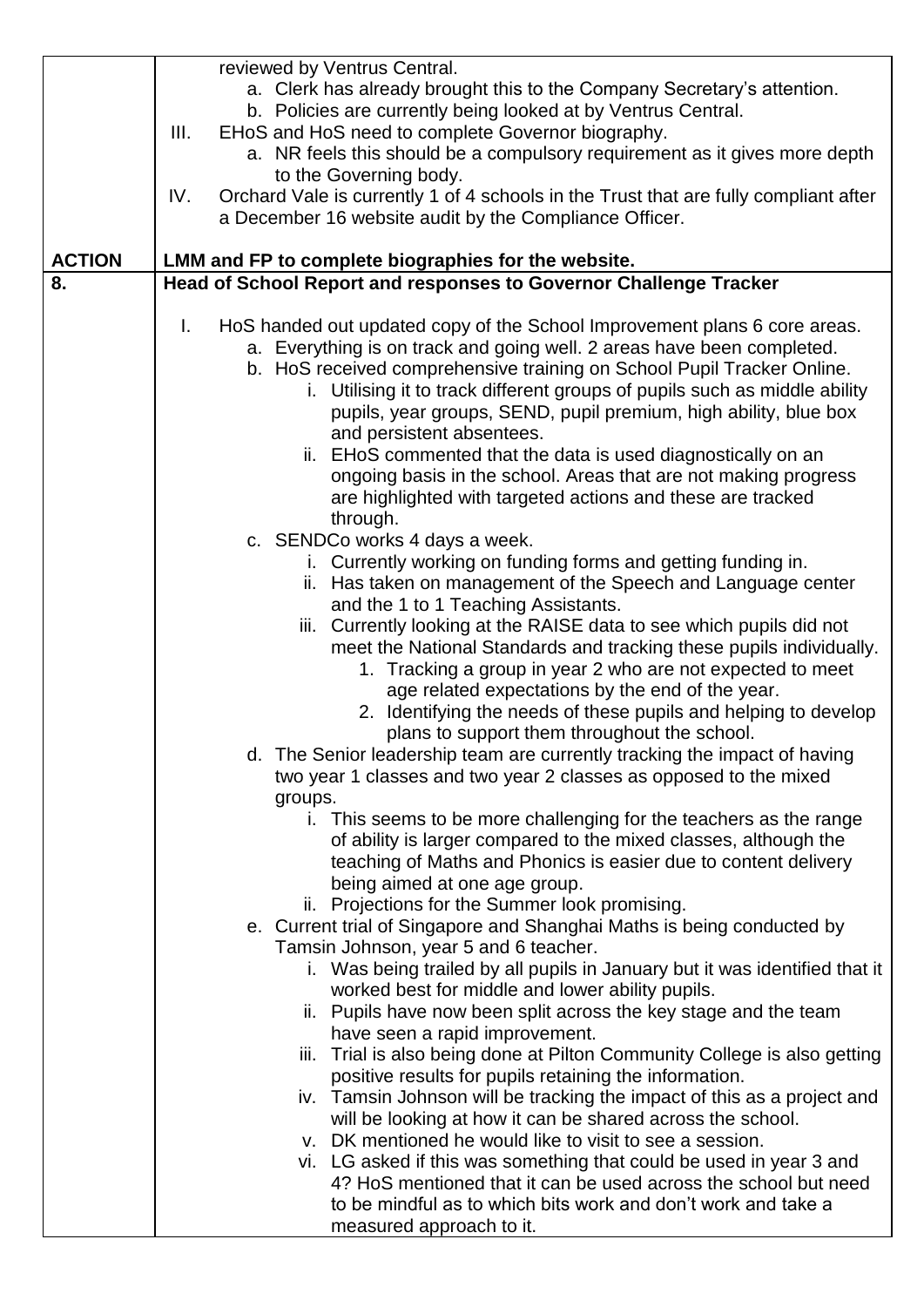|                 |                 | Inset screening was completed and INSET timetable has been organised<br>f.              |
|-----------------|-----------------|-----------------------------------------------------------------------------------------|
|                 |                 | to to hit these areas, such as safeguarding, SEND and Maths.                            |
|                 |                 |                                                                                         |
|                 |                 | i. The school has brought into various resources and anyone who                         |
|                 |                 | goes out on training feeds this back at staff meetings.                                 |
|                 | $\mathbf{II}$ . | The LGB spoke about Governor visits to the school and how they all used to              |
|                 |                 | have a year group to look at.                                                           |
|                 |                 | a. It was decided that it would be best if every Governor was in charge of 1            |
|                 |                 | area of the SIP to look at throughout the school and monitor.                           |
|                 |                 | i. Tracking and Data $-$ NR                                                             |
|                 |                 | ii. Single Year Groups - AB                                                             |
|                 |                 | iii. SEND - PC                                                                          |
|                 |                 | iv. Maths - DK                                                                          |
|                 |                 | v. Phonics - PB                                                                         |
|                 |                 | vi. INSET-LG                                                                            |
|                 |                 | b. Each Governor will feedback to the LGB at each meeting on their area of              |
|                 |                 | SIP.                                                                                    |
|                 | III.            | Recent Early Years audit was really positive. HoS shared the feedback that              |
|                 |                 | there is a clear transition from Nursery to Reception, resources are used               |
|                 |                 | effectively and the needs of the children are listened too. Learning journeys           |
|                 |                 | show a great range of development and the Teaching Assistants are well                  |
|                 |                 | trained. School Pupil Track data was also deemed excellent.                             |
|                 |                 | a. One comment was that the outside area of Reception could be expanded.                |
|                 | IV.             | This term the school has offered lots of different sports which have been well          |
|                 |                 | received and the first INSET for PE was completed on the 1 <sup>st</sup> February 2017. |
|                 | V.              | HoS explained the Ofsted data dashboard                                                 |
|                 |                 | a. HoS can talk through this during school improvement visits and how it is             |
|                 |                 | all linked.                                                                             |
|                 |                 | b. AB noted there is considerable progress from KS1 to KS2. This is                     |
|                 |                 | expected as interventions typically happen after year 2.                                |
|                 | VI.             | The whole school production in December was a big success and the LGB                   |
|                 |                 | noted how hard all the staff and children had worked.                                   |
|                 | VII.            | A discussion around pricing structure for the Management hub was had.                   |
|                 |                 | a. So far 23 events have been held in the hub from Music training, Norse                |
|                 |                 | meeting and first aid training.                                                         |
|                 |                 | b. Currently charging the same price as the hall but after looking into local           |
|                 |                 | businesses that have similar facilities it was seen to be of value to be in             |
|                 |                 | line with these companies.                                                              |
|                 |                 |                                                                                         |
|                 |                 | i. 3 hour let including tea and coffee £45 and a whole day let                          |
|                 |                 | including tea and coffee £90.                                                           |
|                 |                 | ii. £5 for 100 copies                                                                   |
|                 |                 | 1. Look into pricing for copies. Would be more beneficial to do                         |
|                 |                 | per copy and a price for colour and a price for black and                               |
|                 |                 | white.                                                                                  |
| <b>ACTION</b>   |                 | Clerk to send out 6 SIP areas to LGB.                                                   |
| <b>DECISION</b> |                 | Each Governor will take an area of the SIP to look at during school visits.             |
| 9.              |                 | <b>EHT Report</b>                                                                       |
|                 |                 |                                                                                         |
|                 | L.              | AB and EHoS met prior to the meeting where AB received the full EHoS report.            |
|                 | Ⅱ.              | EHoS gave a verbal report.                                                              |
|                 |                 | a. EHoS is extremely happy with how the school is being managed by the                  |
|                 |                 | HoS and Senior leadership team and complimented the HoS on the                          |
|                 |                 | fantastic job she is doing.                                                             |
|                 |                 | b. HoS and EHoS have regular meetings.                                                  |
|                 |                 | c. The development of the leadership team has been really positive and                  |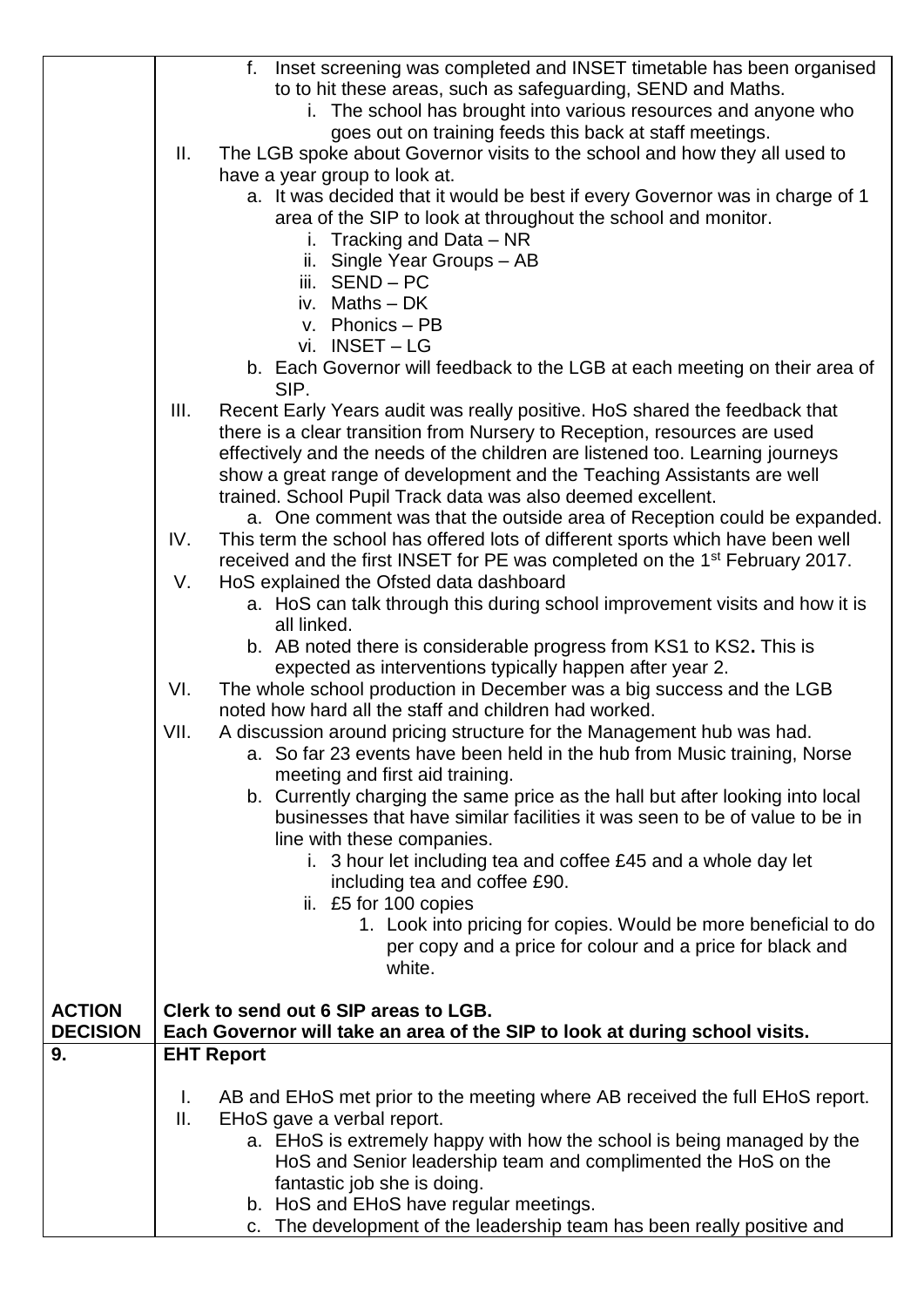|               | noted that the leadership team are a pleasure to work with due to their                                                                            |  |  |
|---------------|----------------------------------------------------------------------------------------------------------------------------------------------------|--|--|
|               | positive attitudes.                                                                                                                                |  |  |
|               | d. Data is being used effectively across the school.<br>i. Data has now been re-organised in-line with the other Trust                             |  |  |
|               | schools.                                                                                                                                           |  |  |
|               | e. EHoS noted that Orchard Vale is a lovely school with a positive learning                                                                        |  |  |
|               | environment and enthusiastic and committed staff members.                                                                                          |  |  |
|               |                                                                                                                                                    |  |  |
| 10.           | <b>Monitor the Head of School budget</b>                                                                                                           |  |  |
|               |                                                                                                                                                    |  |  |
|               | A copy of the budget was sent out prior to the meeting.<br>L.<br>Some budget issues which are being looked into.<br>ΙΙ.                            |  |  |
|               | a. Full cost of staffing in the last budget was incorrect as it was not pro rata.                                                                  |  |  |
|               | Possible incoming funding from Ventrus for staffing budget to backfill Clive<br>III.                                                               |  |  |
|               | Magson when he does his Trust work.                                                                                                                |  |  |
|               | a. Another person has been appointed to support the school 2 days a week                                                                           |  |  |
|               | whilst Clive is doing work for the Trust.                                                                                                          |  |  |
|               | Educational support staff spend is high due to the school not using agency cover<br>IV.                                                            |  |  |
|               | but has its own stock of supply teachers who claim on a casual basis.                                                                              |  |  |
|               | Jo Slate, Finance Assistant, is tracking the budget through from last year and<br>V.<br>this year.                                                 |  |  |
|               |                                                                                                                                                    |  |  |
| 11.           | Policies and Statements as per the Annual Cycle                                                                                                    |  |  |
|               |                                                                                                                                                    |  |  |
|               | I.<br>The Anti-bullying, collective worship and sex and relationship policies were sent                                                            |  |  |
|               | out prior to the meeting.                                                                                                                          |  |  |
|               | a. All those present agreed that these policies should be adopted as they                                                                          |  |  |
|               | are.<br>b. It was noted that the sex and relationships policy may need to be adapted                                                               |  |  |
|               | to include transgender pupils.                                                                                                                     |  |  |
|               | A discussion around how the school would adapt its facilities to accommodate<br>Ш.                                                                 |  |  |
|               | transgender pupils.                                                                                                                                |  |  |
|               | a. LMM mentioned a primary school that had a really positive transition                                                                            |  |  |
|               | programme for a transgender pupil from Primary to Secondary.                                                                                       |  |  |
|               | b. The school currently has 3 types of toilets, female, male and disabled.                                                                         |  |  |
|               | Pupils can request to use the disabled toilet if they do not wish to use<br>either the female or male toilets.                                     |  |  |
|               |                                                                                                                                                    |  |  |
| <b>ACTION</b> | Clerk to update date on policies to be reviewed in 2019 and upload onto the                                                                        |  |  |
|               | school website.                                                                                                                                    |  |  |
| 12.           | <b>Local Items of business</b>                                                                                                                     |  |  |
|               | I.                                                                                                                                                 |  |  |
|               | Governor recruitment was discussed. Clerk has received an induction pack for<br>new Governors.                                                     |  |  |
|               | a. NR wishes to give his terms notice to resign as his post as parent                                                                              |  |  |
|               | governor.                                                                                                                                          |  |  |
|               | b. Clerk talked the LGB through the procedure for a parent election.                                                                               |  |  |
|               | i. All members present are happy for Clerk and HoS to proceed with                                                                                 |  |  |
|               | organising a parent election so a new Governor is appointed by                                                                                     |  |  |
|               | the Autumn term.                                                                                                                                   |  |  |
|               | All Governors received a copy of the key questions. Clerk requested these be<br>Ш.<br>filled out and returned by Friday 24 <sup>th</sup> February. |  |  |
|               |                                                                                                                                                    |  |  |
| <b>ACTION</b> | Clerk and HoS to organise parent election.                                                                                                         |  |  |
| <b>ACTION</b> | Clerk to send out copy of the key questions form completed at the PAT network                                                                      |  |  |